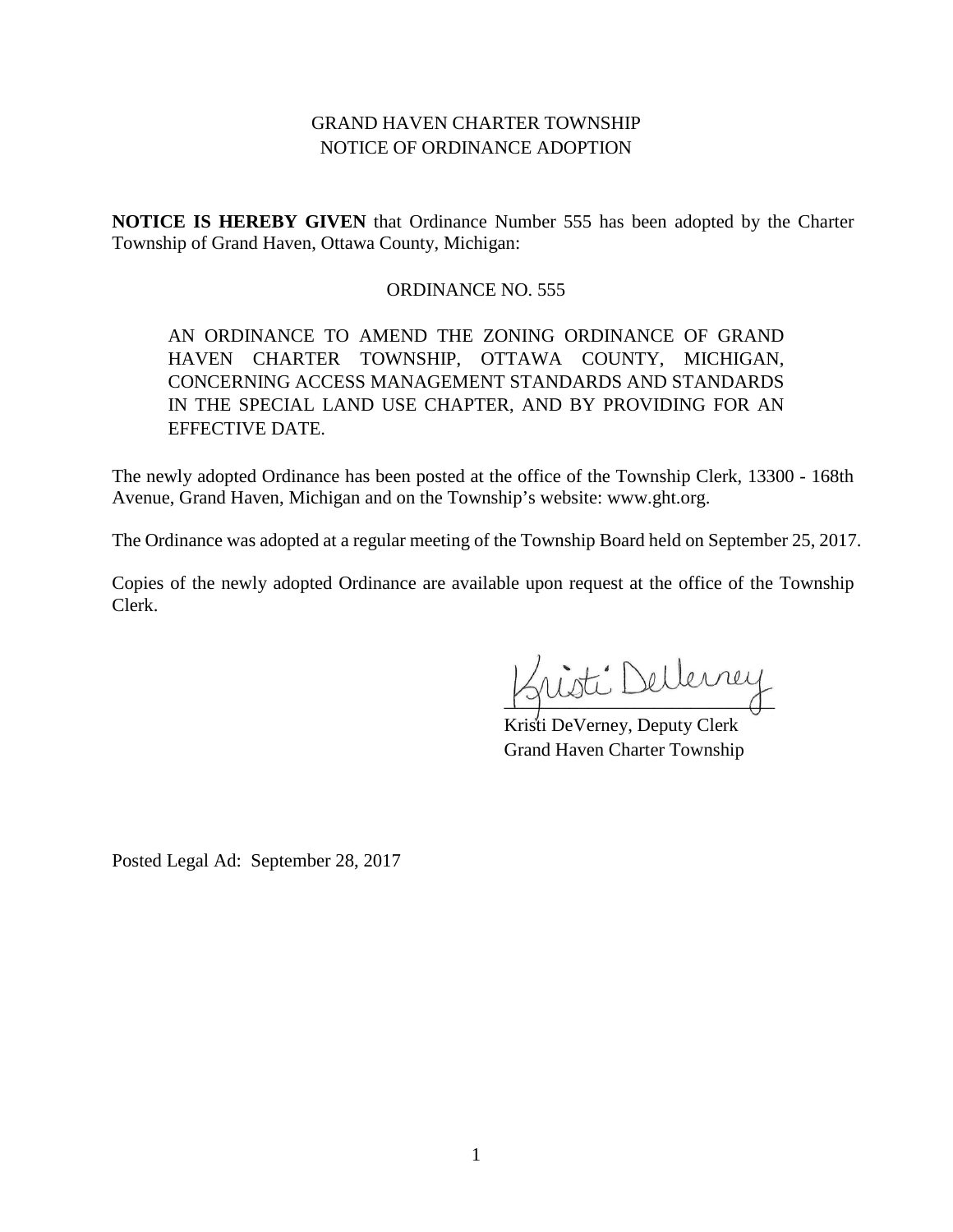## **ORDINANCE NO. 555**

## **ZONING TEXT AMENDMENT ORDINANCE**

AN ORDINANCE TO AMEND THE ZONING ORDINANCE OF GRAND HAVEN CHARTER TOWNSHIP, OTTAWA COUNTY, MICHIGAN, CONCERNING ACCESS MANAGEMENT STANDARDS AND STANDARDS IN THE SPECIAL LAND USE CHAPTER, AND BY PROVIDING FOR AN EFFECTIVE DATE.

GRAND HAVEN CHARTER TOWNSHIP, COUNTY OF OTTAWA, AND STATE OF MICHIGAN, ORDAINS:

Section 1. Standards for Special Land Uses. Section 19.05.7 of the Grand Haven Charter Township Zoning Ordinance shall be restated in its entirety as follows (the rest of Section 19.03 as currently stated shall remain in its entirety).

- 7. A. The proposed use shall be such that traffic to, from, and on the premises and the assembly of persons relating to such use will not be hazardous, or inconvenient to the neighborhood, nor unduly conflict with the normal traffic of the neighborhood, considering, among other things: safe and convenient routes for pedestrian traffic, particularly of children, the relationship of the proposed use to main thoroughfares and to streets and intersections, and, the general character and intensity of the existing and potential development of the neighborhood.
- B. The Planning Commission may, when considering an application for a special land use which includes an existing building, agree to grant a departure from access management requirements in this Ordinance if the Planning Commission finds that the standards in subsection A above can be met even if the departure is granted.

Section 2. Special Land Uses – Group Day Care Homes. Section 19.07.15.G shall be removed in its entirety from the Grand Haven Charter Township Zoning Ordinance (the rest of Section 19.07.15 as currently stated shall remain in its entirety). The removed Section 19.07.15.G previously stated:

G. The use shall be supported by certain infrastructure features, including paved roads, natural gas, and municipal water and, if available, sanitary sewer.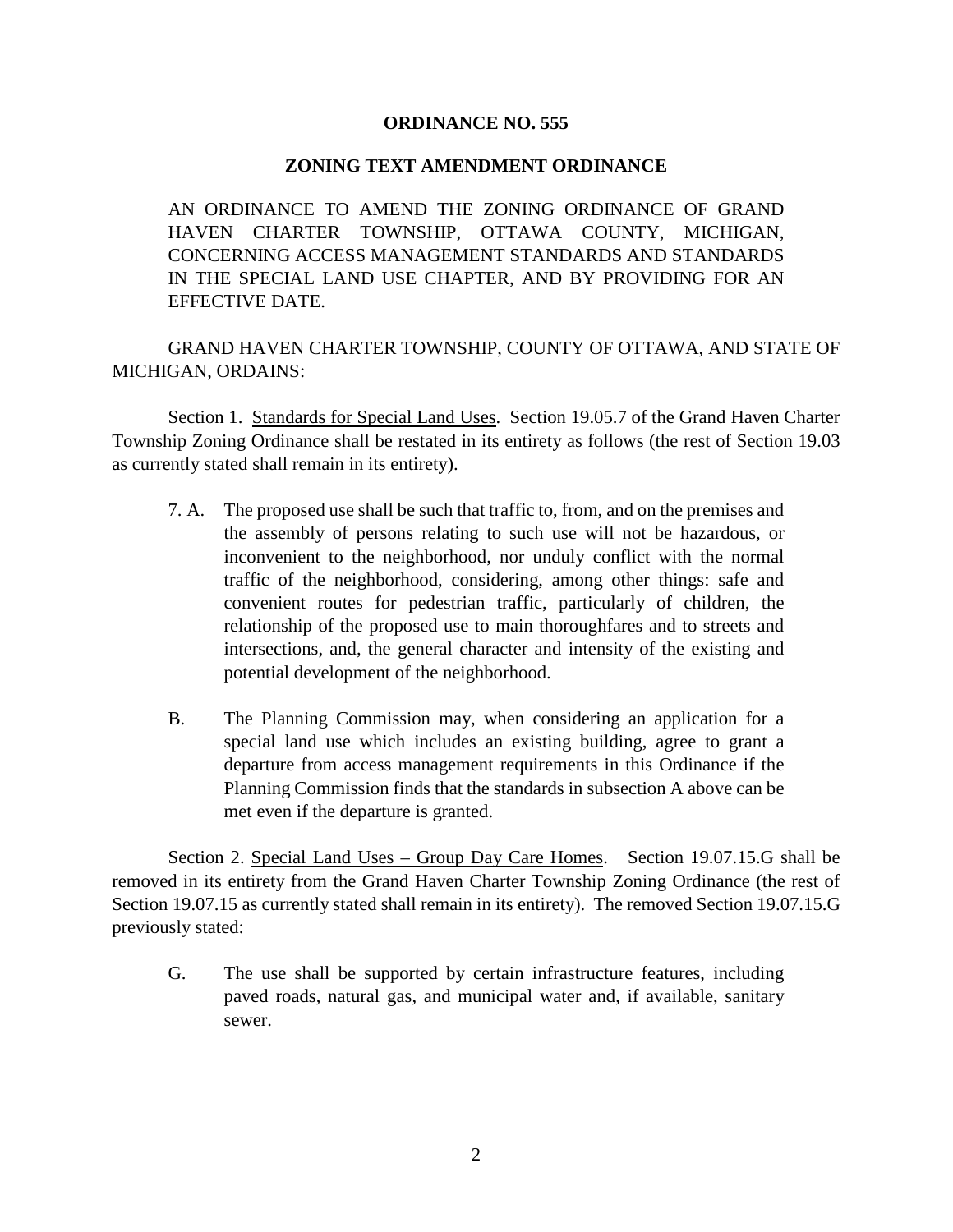Section 3. Special Land Uses – Public or Private Campgrounds. Section 19.07.33. Eshall be removed in its entirety from the Grand Haven Charter Township Zoning Ordinance (the rest of Section 19.07.33 shall remain in its entirety). The removed Section 19.07.33.E previously stated:

E. Recreational units are not permitted in the campground.

Section 4. Effective Date. This amendment to the Grand Haven Charter Township Zoning Ordinance was approved and adopted by the Township Board of Grand Haven Charter Township, Ottawa County, Michigan on September 25, 2017, after a public hearing as required pursuant to Michigan Act 110 of 2006, as amended; after introduction and a first reading on September 11, 2017, and after posting and publication following such first reading as required by Michigan Act 359 of 1947, as amended. This Ordinance shall be effective on October 6, 2017, which date is the eighth day after publication of a Notice of Adoption and Posting of the Zoning Text Amendment Ordinance in the *Grand Haven Tribune*, as required by Section 401 of Act 110, as amended. However, this effective date shall be extended as necessary to comply with the requirements of Section 402 of Act 110, as amended.

\_\_\_\_\_\_\_\_\_\_\_\_\_\_\_\_\_\_\_\_\_\_\_\_\_\_\_\_\_\_ \_\_\_\_\_\_\_\_\_\_\_\_\_\_\_\_\_\_\_\_\_\_\_\_\_\_\_\_\_\_

Mark Reenders, **Laurie Larsen**, **Laurie Larsen**, Township Supervisor Township Clerk